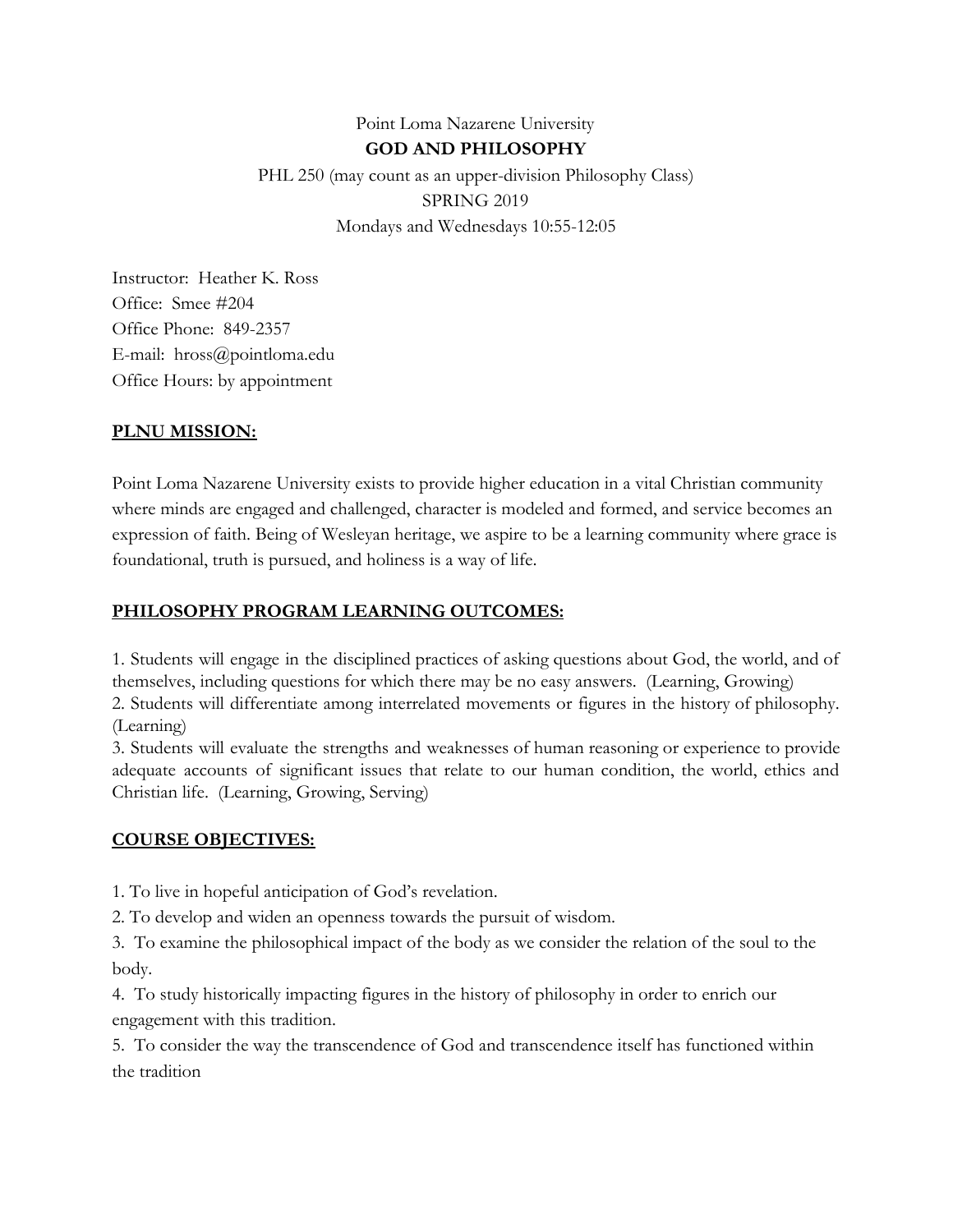7. To explore issues related to theological discourse, especially language about God and the metaphysical assumptions found in Christian thought.

8. To nurture creative and reflective thinking by reading some really good but difficult texts that address some key issues within the Western philosophical tradition, like religious experience, faith, reason, God's existence, theodicy, immortality, mortality, ethical action, idolatry, iconography and language.

9. To wrestle with these issues as they relate to our lives.

### **CHRISTIAN STUDIES CORE REQUIREMENT:**

This class fulfills the Core philosophy requirement (PHL 250) for all Christian Studies majors.

### **Rationale for Its Inclusion in the SoTCM Core**

The core philosophy course will not be a technical course.

It will not be a specialized course.

It will be self-consciously general.

### Its main interest will be **the cultivation in each of its students a disposition of generous inquiry.**

The content of the course (God and Philosophy) will provide a **context** for this disposition. We will inquire into issues related to textual interpretation (including scripture).

We will inquire into issues related to embodiment (e.g. incarnation of Christ, mortality, and human vulnerability).

We will inquire into issues related to power dynamics (e.g. issues that come to bear on women, post-colonial dynamics, politics, environmental concerns, and poverty).

We will inquire into issues related to ethical concerns as we consider the logic at work within the life death and resurrection of Christ.

The nature of philosophy is such that it intentionally addresses thought and action at the broadest, most primary levels. Its job is to make explicit logics that are already present within human presuppositions, endeavors and history, but, at the same time, it anticipates those that are not yet present. Philosophy is an inter-play between what has been presumed, articulated and acted upon and what has not yet been thought or said. In other words, philosophy both uncovers what is already present and vigilantly awaits what is yet to be.

The inclusion of the God and Philosophy course into the SoTCM core will be significant for you in that you will be learning how to ask after significant issues. These questions will be important for each of you throughout your lives as you are confronted with the opacity of human life and the profundity of theological problems. As ministers, you will need to be able to deal meaningfully with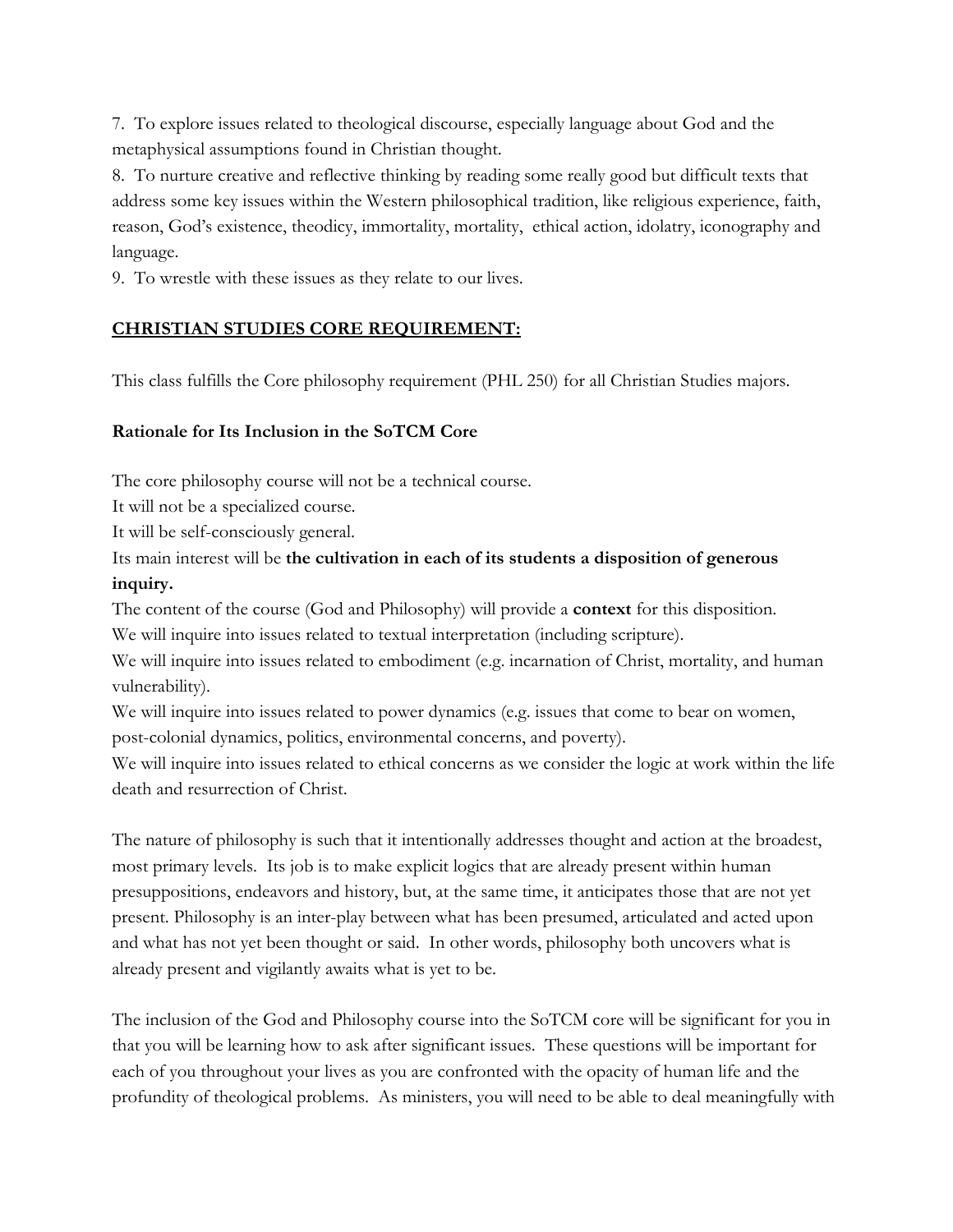the despair that often comes with poverty, sickness and death. As theologians you will need to engage the logic at work within Creation, the transcendence of God and the particularity of love. As interpreters of Holy Scripture, you will need to begin with the nature of authorship and authority in writing itself. As Christians, you will need to ask the question, "how are we to love those we meet as the church?" You will need to ask the principle question, "what, then, is love?"

God and Philosophy will only begin to engender these questions in a meaningful way. You will continue in this attitude of inquiry throughout our curriculum in the SoTCM. The synthetic relationship between the areas of study in our school will be particularized in each of you. What we hope is that you will continue to pursue Christ throughout each of your lives. This pursuit will take on different forms in unimaginable ways for each one of you who passes through our doors.

## **ACADEMIC ACCOMMODATIONS:**

Please see me in order to discuss any accommodations you may need. All students are expected to meet the minimum standards for this course as set forth by the instructor. Students with learning disabilities who may need accommodations should first discuss options and services with the Academic Support Center (ASC) during the first two weeks of the semester. Approved documentation must be provided by the student and placed on file in the ASC prior to the beginning of the semester. If you have a diagnosed disability, please contact PLNU's Disability Resource Center (DRC) within the first two weeks of class to demonstrate need and to register for accommodation by phone at 619-849-2486 or by e-mail at  $DRC@$  pointloma.edu. See [Disability](http://www.pointloma.edu/experience/offices/administrative-offices/academic-advising-office/disability-resource-center) [Resource Center](http://www.pointloma.edu/experience/offices/administrative-offices/academic-advising-office/disability-resource-center) for additional information.

### **INCLUSIVE LANGUAGE**:

The School of Theology and Christian Ministriy is committed to the equality of women and men. Recognizing that people often use language in ways that imply the exclusion or inferiority of women, the School strongly urges students to join faculty and staff in avoiding any sexist language in public discourse, in classroom discussions and in writing.

### **TEXTBOOKS**: required

- *Proslogion* by St. Anselm ISBN #9780872205659
- *For Self Examination and Judge for Yourself* by Søren Kierkegaard ISBN# 691020663
- *I and Thou* by Martin Buber ISBN #0684717255
- *Ethics and Infinity* by Emmanuel Levinas ISBN # 9780820701783
- *The Cross and the Lynching Tree* James Cone ISBN # 9781626980051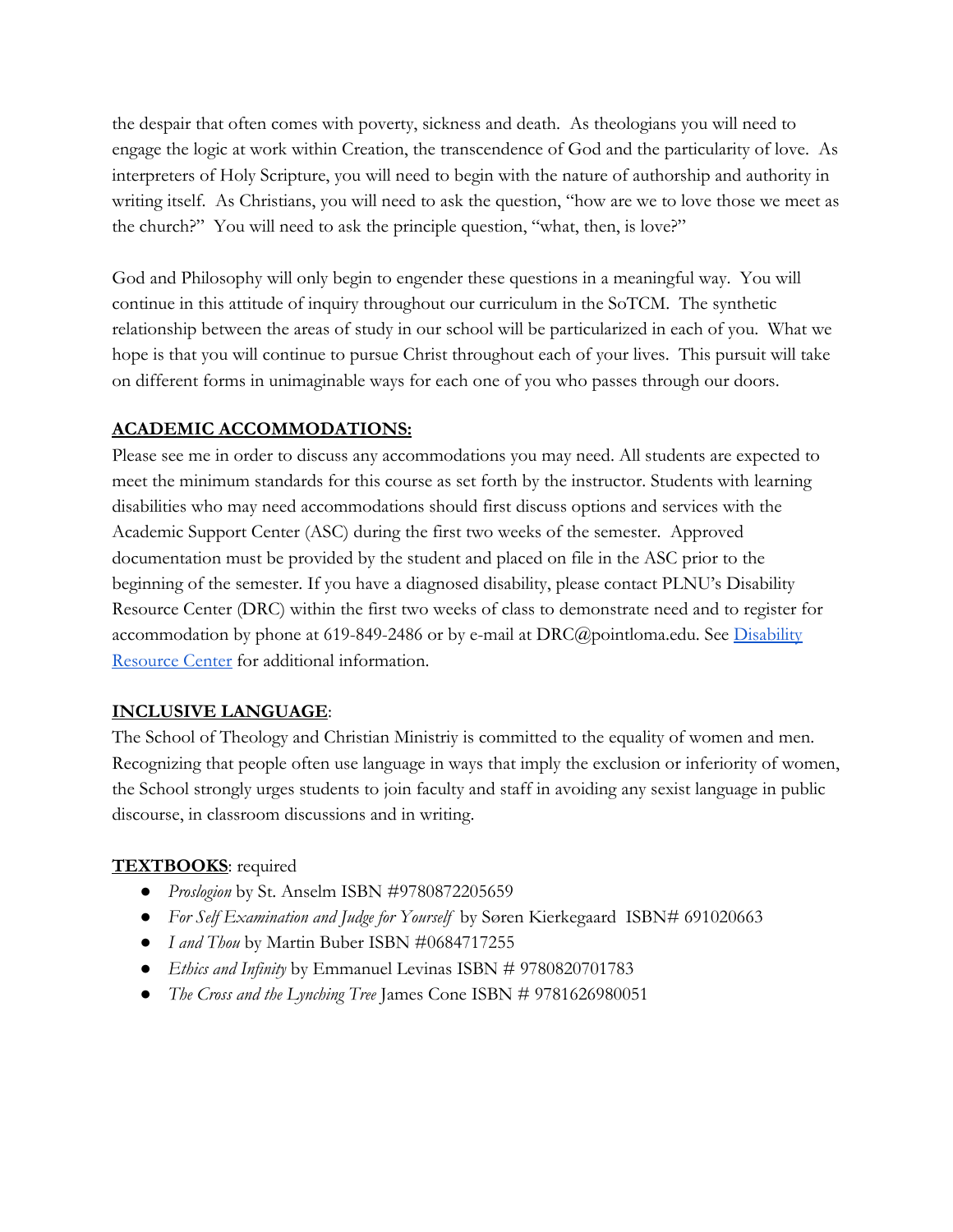#### **PROCEDURE/REQUIREMENTS**:

1. We will be reading from some of the most significant **texts** in the history of Western thought. It is vitally important that you become acquainted with the material in order that you get a feel for not simply what the writer says, but how he or she makes you think. I want you to be thoughtful and critical of what each of the thinkers writes, as well as of what I say in class. A significant portion of your grade will be based upon the amount of reading you do. I will ask you to report on your **reading** each class. For example, an 8.5 means that you read carefully and thought about carefully 85% of the assigned reading by that particular class day.

2. Regular and punctual **attendance** is required for the full benefit of this class. Dialogue tends to spawn new ideas and creativity, so discussion will also be extremely important. Therefore, *each* student will be expected to enter into class discussion. The extent, along with the quality, to which this occurs as well as attendance will be considered in your final grade. You may not pass the class if you have over six absences.

3. There will be one **paper**. The paper will be 6-7 pages in length and will be on James **Cone's** book *The Cross and the Lynching Tree*. You should rely on that text primarily, but you may use other texts from the class as well. You will need to do a close and careful analysis of his main argument regarding the significant relationship between the cross of Jesus and the lynching tree in the American south. It will be due 4/24. You may use whichever manual of style you prefer. All papers must fully reference all texts utilized for the paper in accordance with the preferred manual of style. Plagiarism will not be tolerated and will result in either zero credit for the assignment and a full grade reduction for the class or failure of the course all together (this is up to my discretion). Both will result in a letter to the Provost to be placed in your academic record.

4. Throughout the term each of you will do one in-class **presentation**. Please provide at least a 150 word general introduction to the work to be covered for that day. This should be IN YOUR OWN WORDS. If it is the first day discussing a figure, there should be general philosophical introduction to the figure covered during that session. It may include cultural analyses elucidating the time period surrounding the figure/work. The presentation should mainly be an outline of the text for the day. You should reference 7-8 significant portions of the text to be covered in class. You must provide a detailed list of quotations and bibliographic citation/reference for each member of the class. Pictures are always a welcome addition.

5. You will be expected to write a **reading reflection** (RR) for Levinas, Rivera, Derrida, King, Johnson, Marion. One page per day in advance of the class session. This may be informal, but it must be typed and double spaced. It will be due in class on 4/17.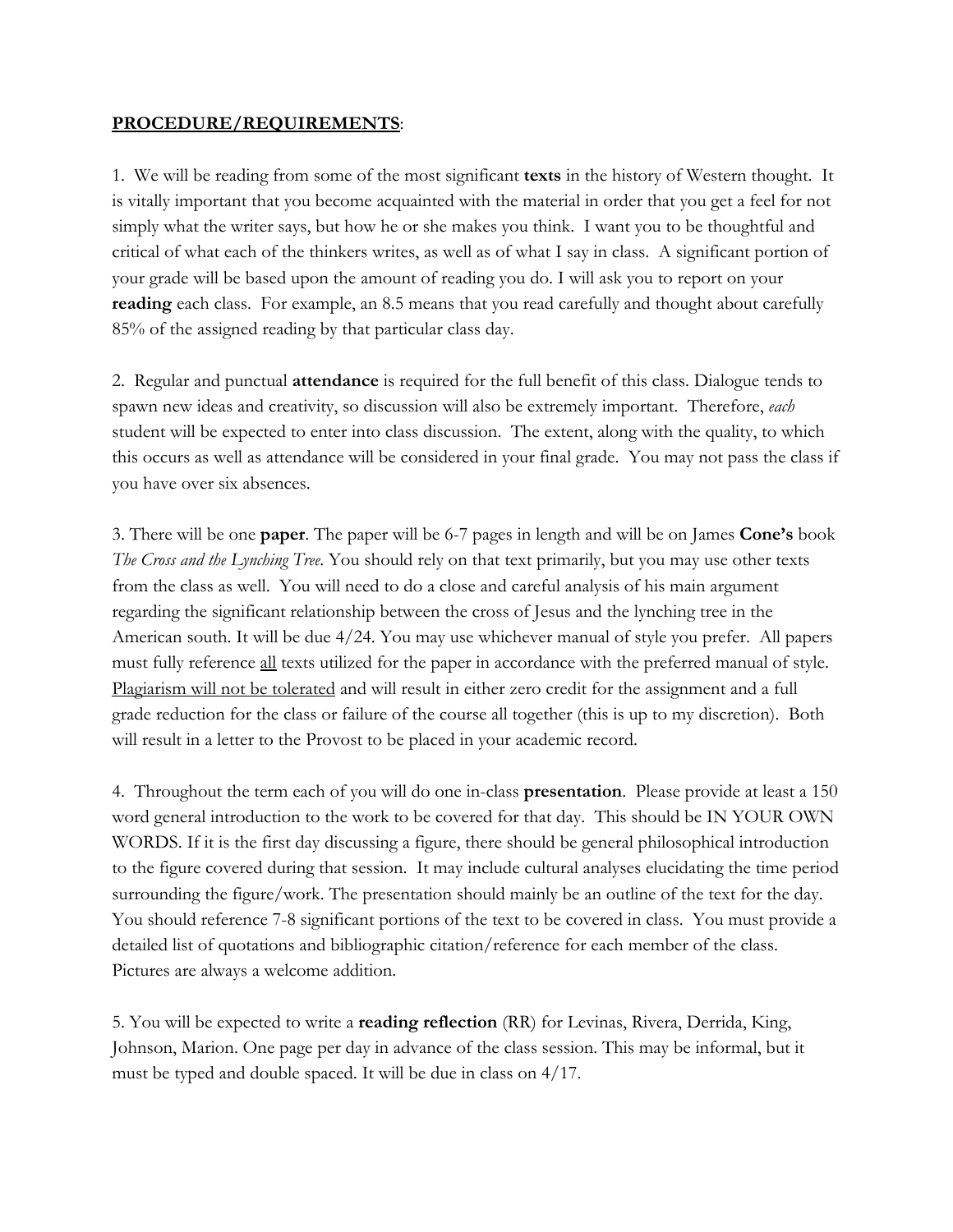6. There will be three **exams**. The first exam will be a take-home exam and will cover the material from the Ecumenical Creeds, St. Augustine, St. Anselm, and St. Thomas. I will give you a prompt via e-mail. It will be due on the 4th of February. The second will be in class on March 11. It will cover Luther, Kierkegaard and Buber. You may bring 5 3x5 notecards. I will provide the paper. This exam is not timed and may be proctored. The last exam (3rd and final) will also be in class on April 29th at 10:30-1:00. I will ask you to refer to Levinas, Rivera, Derrida, King, Johnson, Marion, as well as to the class as a whole. You may bring 5 3x5 notecards. I will provide the paper.

7. You will be required to attend 1 **Wiley** lecture and type a one page reflection due February 18th. Please do try to attend as many lectures as is possible.

 8. The **grades** are based on all of these mentioned assignments. All outside work is due at the beginning of class.

 $READING$  10  $EXAM I (TAKE HOME)$  15 8  $EXAM II (IN CLASS)$  15 EXAM III (FINAL) 15 PRESENTATION 12 WILEY REFLECTION 3 READING REFLECTION 15 CONE PAPER 15 100%

|  | $100-94\%$ A $79-77\%$ C+ 63-60% D- |           |  |
|--|-------------------------------------|-----------|--|
|  | 93-90% A- 76-74% C                  | $59-0%$ F |  |
|  | 89-87% B+ 73-70% C-                 |           |  |
|  | $86-84\%$ B $69-67\%$ D+            |           |  |
|  | $83-80\%$ B- 66-64% D               |           |  |
|  |                                     |           |  |